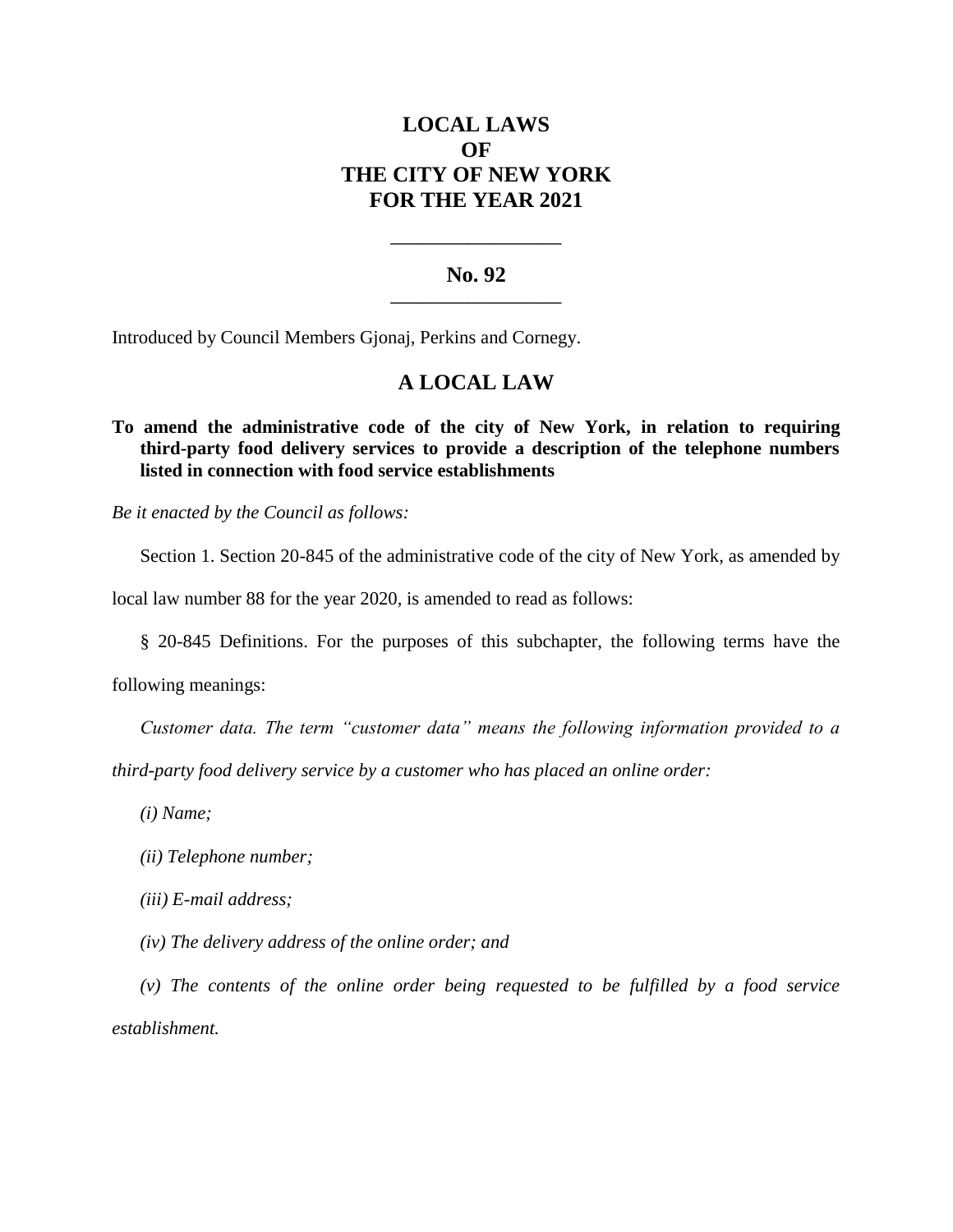Delivery fee. The term "delivery fee" means a fee charged by a third-party food delivery service for providing a food service establishment with a service that delivers food from such establishment to customers. The term does not include any other fee that may be charged by a third-party food delivery service to a food service establishment, such as fees for listing or advertising the food service establishment on the third-party food delivery service platform or fees related to processing the online order.

*Direct telephone number. The term "direct telephone number" means a telephone number by which the caller communicates directly with a food service establishment.*

Food service establishment. The term "food service establishment" has the same meaning as provided in subdivision s of section 81.03 of the health code of the city of New York.

Online order. The term "online order" means any order placed by a customer through or with the assistance of a platform provided by a third-party food delivery service, including a telephone order.

Purchase price. The term "purchase price" means the total price of the items contained in an online order that are listed on the menu of the food service establishment where such order is placed. Such term does not include taxes, gratuities and any other fees that may make up the total cost to the customer of an online order.

Telephone order. The term "telephone order" means an order placed by a customer to a food service establishment through a telephone call forwarded by a call system provided by a third-party food delivery service *or by another entity by agreement with a third-party food delivery service*.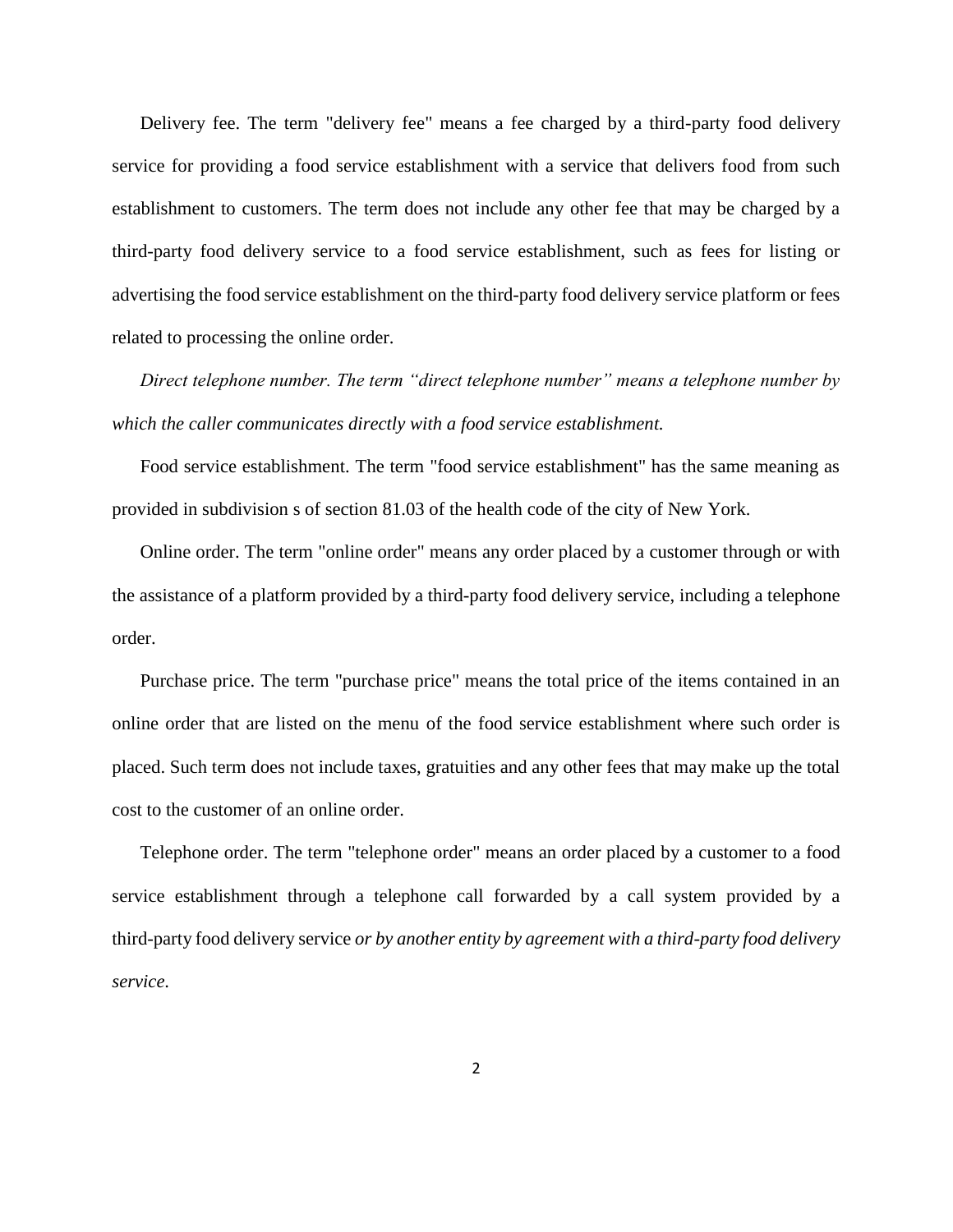Third-party food delivery service. The term "third-party food delivery service" means any website, mobile application or other internet service that offers or arranges for the sale of food and beverages prepared by, and the same-day delivery or same-day pickup of food and beverages from, no fewer than 20 food service establishments located in the city that are owned and operated by different persons.

*Third-party telephone number. The term "third-party telephone number" means a telephone number by which a customer may place a telephone order that is not a direct telephone number.* 

§ 2. Subchapter 22 of chapter 5 of title 20 of the administrative code of the city of New York is amended by adding a new section 20-847.1 to read as follows:

*§ 20-847.1 Telephone number listings. a. A third-party food delivery service that lists or links to a telephone number for a food service establishment shall include in such listing or link the direct telephone number of such food service establishment. A third-party food delivery service may also list or link to a third-party telephone number, in addition to such direct telephone number, provided that such listing or link includes a prominent and conspicuous description of each telephone number, including but not limited to identification of each telephone number as a third-party telephone number or a direct telephone number, as applicable, and any fee associated with the use of each telephone number for telephone orders, whether imposed on the food service establishment or on the caller.* 

*b. The commissioner shall adopt such rules and regulations as may be necessary to effectuate the purposes of this section, including but not limited to defining the contents, size and location of the descriptions required by this section.*